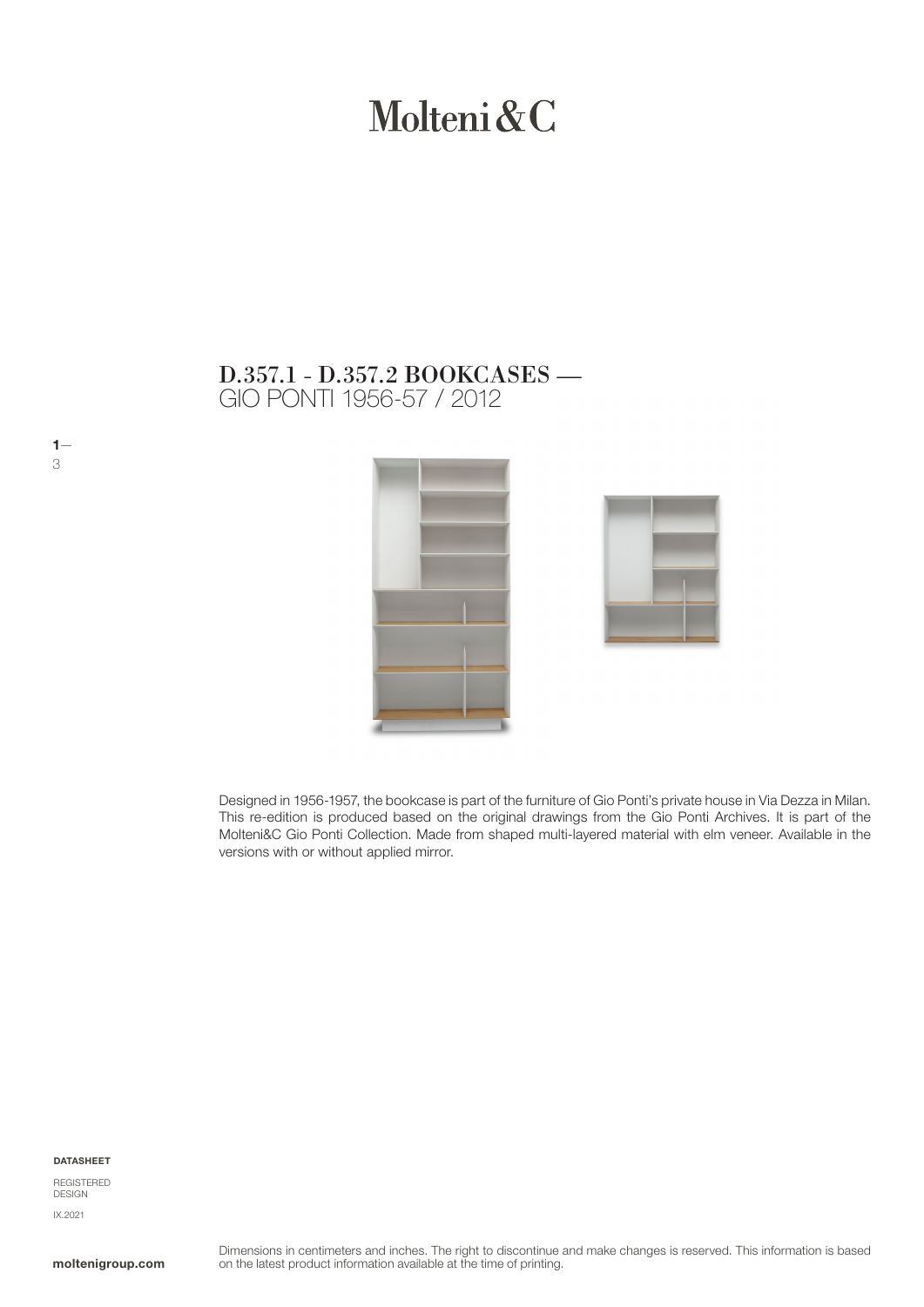D.357.1 - D.357.2 BOOKCASES— GIO PONTI 1956-57 / 2012

#### FINISHES

Made from shaped multi-layered material with elm veneer, partly with natural transparent finish, partly handpainted in white.

**NOTES** 

The bookcases can be enhanced by the addition of a framed mirror from the collection D.950.1 (optional).

### TECHNICAL INFORMATION

SIDE, CENTRAL DIVIDER PIECE, HORIZONTAL TOPS Panel in multi-layer poplar (Populus alba) with sliced elm veneer (Ulmus rubra). White parts are hand brush painted in acrylic.

## Molteni & C BACK

Panel in poplar plywood with a frame in multi-layer poplar. Hand brush painted in white acrylic.

#### PLINTH

Frame in a multi-layer poplar panel. Hand brush painted in white acrylic.

#### PARTITION

Medium density fibreboard panel. Hand brush painted in white acrylic.

#### WALL MOUNTED PANEL

Medium density fibreboard panel with melamine finish. Strips in multi-layer poplar. Hand brush painted in white acrylic.



**DATASHEET** 

REGISTERED DESIGN IX.2021

# $2-$ 3